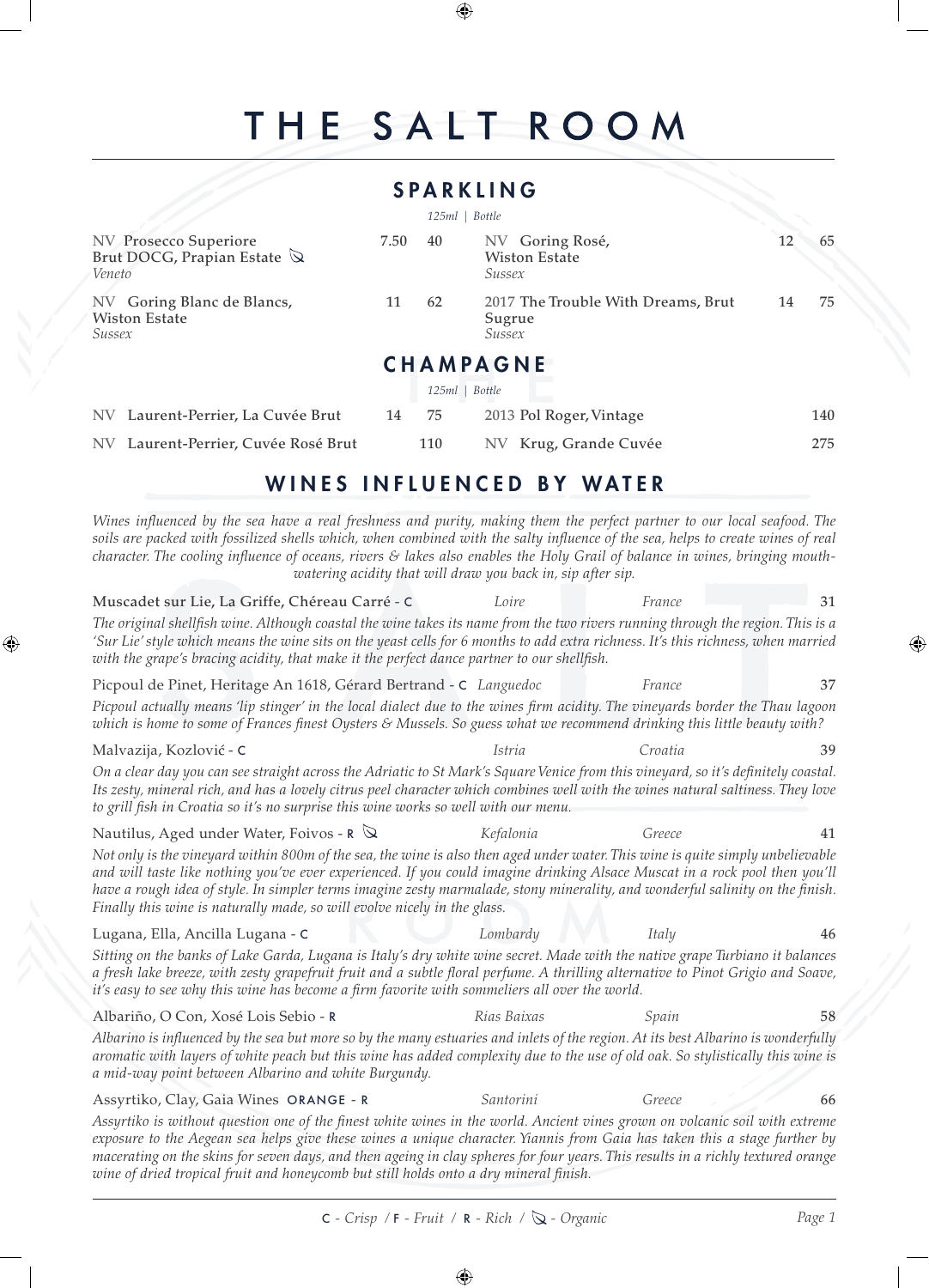### WHITE WINES *175ml Carafe Bottle*

 $\bigoplus$ 

 $\bigoplus$ 

| <b>FRANCE</b><br>Côtes De Gascogne, L'Eclat, Domaine de Joÿ - F Q<br>Sud Ouest<br>6.25<br>Muscadet sur Lie, La Griffe, Chéreau Carré - C<br>Loire<br>Bordeaux<br>Entre-Deux-Mers, Château Lestrille (Sauvignon) - F<br>Picpoul de Pinet, Heritage An 1618, Gérard Bertrand - C<br>Languedoc<br>Viognier, 1753, Château de Campuget - F<br>Languedoc<br>Jacquère, La Côte, Domaine Vendange - $F \otimes$<br>Savoie<br>10<br>Bourgogne Aligoté, par Gouffier, Gouffier - $R \nabla$<br>Burgundy<br>11.25<br>Sancerre, Domaine Serge Laloue - $C \mathbb{Q}$<br>Loire<br>13.5<br>Saint-Joseph Blanc, Domaine Courbis - R V<br>Rhône<br>Chablis, Domaine Jean Goulley - $C \mathbb{Q}$<br>Burgundy<br>Meursault, Le Limozin, Domaine René Monnier - R V<br>Burgundy<br>Chassagne-Montrachet 1er Cru Les Chenevottes, - R V<br>Burgundy<br>Domaine Marc Morey<br>Condrieu, Les Chaillées de l'Enfer, - R V<br>Rhône<br>Domaine Georges Vernay<br>Grillo, Vitese, Colomba Bianca - F $\mathbb Q$<br><b>ITALY</b><br>Sicily<br>Falerio, Naumakos, Carminucci - C<br>Marche<br>8.25<br>Verdicchio, Matelica, Tenuta Colpaola - $F \mathbb{Q}$<br>Marche<br>Pinot Bianco, Moriz, Tramin - C<br>Alto Adige<br>11<br>Lugana, Ella, Ancilla Lugana - C<br>Lombardy<br>Frascati Superiore, Castel de Paolis - F<br>Lazio<br>Piedmont<br>Gavi di Gavi, Rovereto, Michele Chiarlo - C<br>Fiano di Avellino, Pietracalda, Feudi di San Gregorio - F<br>Campania<br><b>SPAIN</b><br>Godello, Finca Os Cobatos - F<br>Monterrei<br>Ribeiro<br>Treixadura, Expresion, Pazo Do Mar - F<br>9.5<br>Albariño, O Con, Xosé Lois Sebio - R Q<br>Rias Baixas<br><b>ENGLAND</b><br>Pinot Meunier, Blanc de Noirs, Simpson Estate - F<br>Kent<br><b>GERMANY</b><br>Riesling Feinherb, Yellow Seal, - F<br>Rheingau<br>Schloss Johannisberg<br><b>CROATIA</b><br>Malvazija, Kozlović - C<br><i>Istria</i><br>9.75<br><b>GREECE</b><br>Nautilus, Aged under Water, Foivos - F<br>Kefalonia<br>Sauvignon Blanc / Assyrtiko, Ktima Biblia Chora - F<br>Pangeon<br>125ml<br>Assyrtiko, Clay, Gaia Wines ORANGE - R V<br>Santorini<br>13<br>ARGENTINA<br>Torrontés, The Apple Doesn't Fall - F<br>Mendoza<br>Far From The Tree, Matias Riccitelli<br><b>AUSTRALIA</b><br>Marsanne, Museum Release, Tahbilk - R<br>Nagambie Lakes<br><b>NEW ZEALAND</b><br>Pinot Gris, Rockburn - F<br>Central Otago<br><b>SOUTH AFRICA</b><br>Chenin Blanc, Olifantsberg - R<br>Olifantsberg<br>9.75<br>USA<br>Chardonnay, Sanford - R V<br>Santa Rita Hills |  |  |        |     |
|-------------------------------------------------------------------------------------------------------------------------------------------------------------------------------------------------------------------------------------------------------------------------------------------------------------------------------------------------------------------------------------------------------------------------------------------------------------------------------------------------------------------------------------------------------------------------------------------------------------------------------------------------------------------------------------------------------------------------------------------------------------------------------------------------------------------------------------------------------------------------------------------------------------------------------------------------------------------------------------------------------------------------------------------------------------------------------------------------------------------------------------------------------------------------------------------------------------------------------------------------------------------------------------------------------------------------------------------------------------------------------------------------------------------------------------------------------------------------------------------------------------------------------------------------------------------------------------------------------------------------------------------------------------------------------------------------------------------------------------------------------------------------------------------------------------------------------------------------------------------------------------------------------------------------------------------------------------------------------------------------------------------------------------------------------------------------------------------------------------------------------------------------------------------------------------------------------------------------------------------------------------------------------------------------------------------------------------------------------------------------------------------------------------------------------------------------------------------------------------------------------------|--|--|--------|-----|
|                                                                                                                                                                                                                                                                                                                                                                                                                                                                                                                                                                                                                                                                                                                                                                                                                                                                                                                                                                                                                                                                                                                                                                                                                                                                                                                                                                                                                                                                                                                                                                                                                                                                                                                                                                                                                                                                                                                                                                                                                                                                                                                                                                                                                                                                                                                                                                                                                                                                                                             |  |  | - 17.5 | 25  |
|                                                                                                                                                                                                                                                                                                                                                                                                                                                                                                                                                                                                                                                                                                                                                                                                                                                                                                                                                                                                                                                                                                                                                                                                                                                                                                                                                                                                                                                                                                                                                                                                                                                                                                                                                                                                                                                                                                                                                                                                                                                                                                                                                                                                                                                                                                                                                                                                                                                                                                             |  |  |        | 31  |
|                                                                                                                                                                                                                                                                                                                                                                                                                                                                                                                                                                                                                                                                                                                                                                                                                                                                                                                                                                                                                                                                                                                                                                                                                                                                                                                                                                                                                                                                                                                                                                                                                                                                                                                                                                                                                                                                                                                                                                                                                                                                                                                                                                                                                                                                                                                                                                                                                                                                                                             |  |  |        | 37  |
|                                                                                                                                                                                                                                                                                                                                                                                                                                                                                                                                                                                                                                                                                                                                                                                                                                                                                                                                                                                                                                                                                                                                                                                                                                                                                                                                                                                                                                                                                                                                                                                                                                                                                                                                                                                                                                                                                                                                                                                                                                                                                                                                                                                                                                                                                                                                                                                                                                                                                                             |  |  |        | 37  |
|                                                                                                                                                                                                                                                                                                                                                                                                                                                                                                                                                                                                                                                                                                                                                                                                                                                                                                                                                                                                                                                                                                                                                                                                                                                                                                                                                                                                                                                                                                                                                                                                                                                                                                                                                                                                                                                                                                                                                                                                                                                                                                                                                                                                                                                                                                                                                                                                                                                                                                             |  |  |        | 38  |
|                                                                                                                                                                                                                                                                                                                                                                                                                                                                                                                                                                                                                                                                                                                                                                                                                                                                                                                                                                                                                                                                                                                                                                                                                                                                                                                                                                                                                                                                                                                                                                                                                                                                                                                                                                                                                                                                                                                                                                                                                                                                                                                                                                                                                                                                                                                                                                                                                                                                                                             |  |  | 28.5   | 40  |
|                                                                                                                                                                                                                                                                                                                                                                                                                                                                                                                                                                                                                                                                                                                                                                                                                                                                                                                                                                                                                                                                                                                                                                                                                                                                                                                                                                                                                                                                                                                                                                                                                                                                                                                                                                                                                                                                                                                                                                                                                                                                                                                                                                                                                                                                                                                                                                                                                                                                                                             |  |  | 32     | 45  |
|                                                                                                                                                                                                                                                                                                                                                                                                                                                                                                                                                                                                                                                                                                                                                                                                                                                                                                                                                                                                                                                                                                                                                                                                                                                                                                                                                                                                                                                                                                                                                                                                                                                                                                                                                                                                                                                                                                                                                                                                                                                                                                                                                                                                                                                                                                                                                                                                                                                                                                             |  |  | 38.5   | 54  |
|                                                                                                                                                                                                                                                                                                                                                                                                                                                                                                                                                                                                                                                                                                                                                                                                                                                                                                                                                                                                                                                                                                                                                                                                                                                                                                                                                                                                                                                                                                                                                                                                                                                                                                                                                                                                                                                                                                                                                                                                                                                                                                                                                                                                                                                                                                                                                                                                                                                                                                             |  |  |        | 60  |
|                                                                                                                                                                                                                                                                                                                                                                                                                                                                                                                                                                                                                                                                                                                                                                                                                                                                                                                                                                                                                                                                                                                                                                                                                                                                                                                                                                                                                                                                                                                                                                                                                                                                                                                                                                                                                                                                                                                                                                                                                                                                                                                                                                                                                                                                                                                                                                                                                                                                                                             |  |  |        | 62  |
|                                                                                                                                                                                                                                                                                                                                                                                                                                                                                                                                                                                                                                                                                                                                                                                                                                                                                                                                                                                                                                                                                                                                                                                                                                                                                                                                                                                                                                                                                                                                                                                                                                                                                                                                                                                                                                                                                                                                                                                                                                                                                                                                                                                                                                                                                                                                                                                                                                                                                                             |  |  |        | 98  |
|                                                                                                                                                                                                                                                                                                                                                                                                                                                                                                                                                                                                                                                                                                                                                                                                                                                                                                                                                                                                                                                                                                                                                                                                                                                                                                                                                                                                                                                                                                                                                                                                                                                                                                                                                                                                                                                                                                                                                                                                                                                                                                                                                                                                                                                                                                                                                                                                                                                                                                             |  |  |        | 138 |
|                                                                                                                                                                                                                                                                                                                                                                                                                                                                                                                                                                                                                                                                                                                                                                                                                                                                                                                                                                                                                                                                                                                                                                                                                                                                                                                                                                                                                                                                                                                                                                                                                                                                                                                                                                                                                                                                                                                                                                                                                                                                                                                                                                                                                                                                                                                                                                                                                                                                                                             |  |  |        | 155 |
|                                                                                                                                                                                                                                                                                                                                                                                                                                                                                                                                                                                                                                                                                                                                                                                                                                                                                                                                                                                                                                                                                                                                                                                                                                                                                                                                                                                                                                                                                                                                                                                                                                                                                                                                                                                                                                                                                                                                                                                                                                                                                                                                                                                                                                                                                                                                                                                                                                                                                                             |  |  |        | 27  |
|                                                                                                                                                                                                                                                                                                                                                                                                                                                                                                                                                                                                                                                                                                                                                                                                                                                                                                                                                                                                                                                                                                                                                                                                                                                                                                                                                                                                                                                                                                                                                                                                                                                                                                                                                                                                                                                                                                                                                                                                                                                                                                                                                                                                                                                                                                                                                                                                                                                                                                             |  |  | 23.5   | 33  |
|                                                                                                                                                                                                                                                                                                                                                                                                                                                                                                                                                                                                                                                                                                                                                                                                                                                                                                                                                                                                                                                                                                                                                                                                                                                                                                                                                                                                                                                                                                                                                                                                                                                                                                                                                                                                                                                                                                                                                                                                                                                                                                                                                                                                                                                                                                                                                                                                                                                                                                             |  |  |        | 36  |
|                                                                                                                                                                                                                                                                                                                                                                                                                                                                                                                                                                                                                                                                                                                                                                                                                                                                                                                                                                                                                                                                                                                                                                                                                                                                                                                                                                                                                                                                                                                                                                                                                                                                                                                                                                                                                                                                                                                                                                                                                                                                                                                                                                                                                                                                                                                                                                                                                                                                                                             |  |  | 31.5   | 44  |
|                                                                                                                                                                                                                                                                                                                                                                                                                                                                                                                                                                                                                                                                                                                                                                                                                                                                                                                                                                                                                                                                                                                                                                                                                                                                                                                                                                                                                                                                                                                                                                                                                                                                                                                                                                                                                                                                                                                                                                                                                                                                                                                                                                                                                                                                                                                                                                                                                                                                                                             |  |  |        | 46  |
|                                                                                                                                                                                                                                                                                                                                                                                                                                                                                                                                                                                                                                                                                                                                                                                                                                                                                                                                                                                                                                                                                                                                                                                                                                                                                                                                                                                                                                                                                                                                                                                                                                                                                                                                                                                                                                                                                                                                                                                                                                                                                                                                                                                                                                                                                                                                                                                                                                                                                                             |  |  |        | 49  |
|                                                                                                                                                                                                                                                                                                                                                                                                                                                                                                                                                                                                                                                                                                                                                                                                                                                                                                                                                                                                                                                                                                                                                                                                                                                                                                                                                                                                                                                                                                                                                                                                                                                                                                                                                                                                                                                                                                                                                                                                                                                                                                                                                                                                                                                                                                                                                                                                                                                                                                             |  |  |        | 50  |
|                                                                                                                                                                                                                                                                                                                                                                                                                                                                                                                                                                                                                                                                                                                                                                                                                                                                                                                                                                                                                                                                                                                                                                                                                                                                                                                                                                                                                                                                                                                                                                                                                                                                                                                                                                                                                                                                                                                                                                                                                                                                                                                                                                                                                                                                                                                                                                                                                                                                                                             |  |  |        | 54  |
|                                                                                                                                                                                                                                                                                                                                                                                                                                                                                                                                                                                                                                                                                                                                                                                                                                                                                                                                                                                                                                                                                                                                                                                                                                                                                                                                                                                                                                                                                                                                                                                                                                                                                                                                                                                                                                                                                                                                                                                                                                                                                                                                                                                                                                                                                                                                                                                                                                                                                                             |  |  |        | 33  |
|                                                                                                                                                                                                                                                                                                                                                                                                                                                                                                                                                                                                                                                                                                                                                                                                                                                                                                                                                                                                                                                                                                                                                                                                                                                                                                                                                                                                                                                                                                                                                                                                                                                                                                                                                                                                                                                                                                                                                                                                                                                                                                                                                                                                                                                                                                                                                                                                                                                                                                             |  |  | 27     | 38  |
|                                                                                                                                                                                                                                                                                                                                                                                                                                                                                                                                                                                                                                                                                                                                                                                                                                                                                                                                                                                                                                                                                                                                                                                                                                                                                                                                                                                                                                                                                                                                                                                                                                                                                                                                                                                                                                                                                                                                                                                                                                                                                                                                                                                                                                                                                                                                                                                                                                                                                                             |  |  |        | 58  |
|                                                                                                                                                                                                                                                                                                                                                                                                                                                                                                                                                                                                                                                                                                                                                                                                                                                                                                                                                                                                                                                                                                                                                                                                                                                                                                                                                                                                                                                                                                                                                                                                                                                                                                                                                                                                                                                                                                                                                                                                                                                                                                                                                                                                                                                                                                                                                                                                                                                                                                             |  |  |        | 50  |
|                                                                                                                                                                                                                                                                                                                                                                                                                                                                                                                                                                                                                                                                                                                                                                                                                                                                                                                                                                                                                                                                                                                                                                                                                                                                                                                                                                                                                                                                                                                                                                                                                                                                                                                                                                                                                                                                                                                                                                                                                                                                                                                                                                                                                                                                                                                                                                                                                                                                                                             |  |  |        | 59  |
|                                                                                                                                                                                                                                                                                                                                                                                                                                                                                                                                                                                                                                                                                                                                                                                                                                                                                                                                                                                                                                                                                                                                                                                                                                                                                                                                                                                                                                                                                                                                                                                                                                                                                                                                                                                                                                                                                                                                                                                                                                                                                                                                                                                                                                                                                                                                                                                                                                                                                                             |  |  | 27.5   | 39  |
|                                                                                                                                                                                                                                                                                                                                                                                                                                                                                                                                                                                                                                                                                                                                                                                                                                                                                                                                                                                                                                                                                                                                                                                                                                                                                                                                                                                                                                                                                                                                                                                                                                                                                                                                                                                                                                                                                                                                                                                                                                                                                                                                                                                                                                                                                                                                                                                                                                                                                                             |  |  |        | 41  |
|                                                                                                                                                                                                                                                                                                                                                                                                                                                                                                                                                                                                                                                                                                                                                                                                                                                                                                                                                                                                                                                                                                                                                                                                                                                                                                                                                                                                                                                                                                                                                                                                                                                                                                                                                                                                                                                                                                                                                                                                                                                                                                                                                                                                                                                                                                                                                                                                                                                                                                             |  |  |        | 50  |
|                                                                                                                                                                                                                                                                                                                                                                                                                                                                                                                                                                                                                                                                                                                                                                                                                                                                                                                                                                                                                                                                                                                                                                                                                                                                                                                                                                                                                                                                                                                                                                                                                                                                                                                                                                                                                                                                                                                                                                                                                                                                                                                                                                                                                                                                                                                                                                                                                                                                                                             |  |  | 47     | 66  |
|                                                                                                                                                                                                                                                                                                                                                                                                                                                                                                                                                                                                                                                                                                                                                                                                                                                                                                                                                                                                                                                                                                                                                                                                                                                                                                                                                                                                                                                                                                                                                                                                                                                                                                                                                                                                                                                                                                                                                                                                                                                                                                                                                                                                                                                                                                                                                                                                                                                                                                             |  |  |        | 38  |
|                                                                                                                                                                                                                                                                                                                                                                                                                                                                                                                                                                                                                                                                                                                                                                                                                                                                                                                                                                                                                                                                                                                                                                                                                                                                                                                                                                                                                                                                                                                                                                                                                                                                                                                                                                                                                                                                                                                                                                                                                                                                                                                                                                                                                                                                                                                                                                                                                                                                                                             |  |  |        | 43  |
|                                                                                                                                                                                                                                                                                                                                                                                                                                                                                                                                                                                                                                                                                                                                                                                                                                                                                                                                                                                                                                                                                                                                                                                                                                                                                                                                                                                                                                                                                                                                                                                                                                                                                                                                                                                                                                                                                                                                                                                                                                                                                                                                                                                                                                                                                                                                                                                                                                                                                                             |  |  |        | 50  |
|                                                                                                                                                                                                                                                                                                                                                                                                                                                                                                                                                                                                                                                                                                                                                                                                                                                                                                                                                                                                                                                                                                                                                                                                                                                                                                                                                                                                                                                                                                                                                                                                                                                                                                                                                                                                                                                                                                                                                                                                                                                                                                                                                                                                                                                                                                                                                                                                                                                                                                             |  |  | 27.5   | 39  |
|                                                                                                                                                                                                                                                                                                                                                                                                                                                                                                                                                                                                                                                                                                                                                                                                                                                                                                                                                                                                                                                                                                                                                                                                                                                                                                                                                                                                                                                                                                                                                                                                                                                                                                                                                                                                                                                                                                                                                                                                                                                                                                                                                                                                                                                                                                                                                                                                                                                                                                             |  |  |        | 69  |

CORAVIN WINES - *These fine wines are available by the glass under the Coravin system. Please see back page for details.*

 $\bigoplus$ 

*Page 2* **C** - Crisp / **F** - Fruit / **R** - Rich /  $\bigotimes$  - Organic

 $\bigoplus$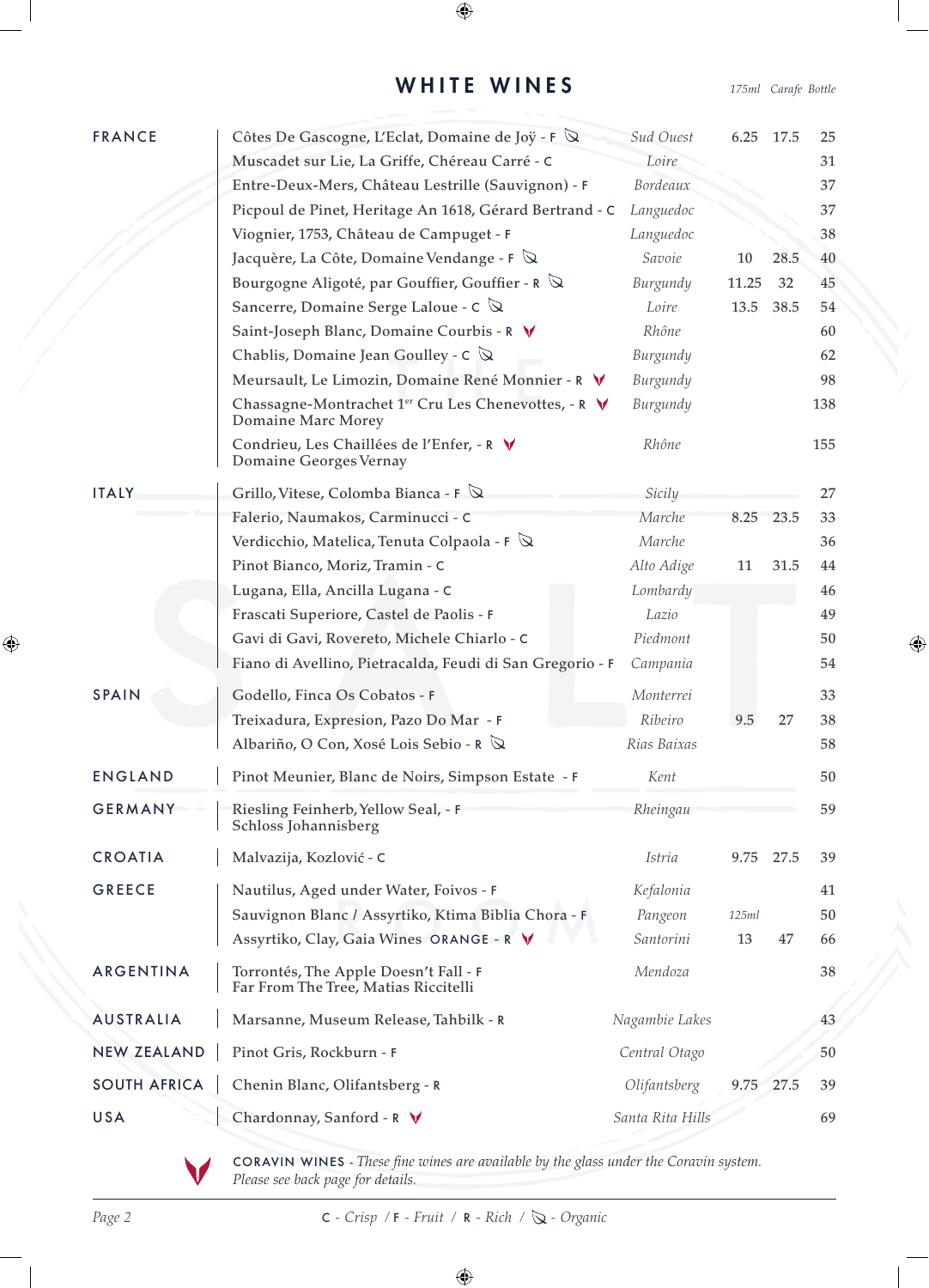## ROSÉ WINES *175ml Carafe Bottle*

 $\bigoplus$ 

| <b>FRANCE</b>       | Syrah / Grenache Rosé, Château de Campuget                                                | Rhône            | 6.5        | 18.5                | 26  |
|---------------------|-------------------------------------------------------------------------------------------|------------------|------------|---------------------|-----|
| <b>ITALY</b>        | Primitivo Rosé, Tramari, San Marzano                                                      | Puglia           |            |                     | 32  |
| <b>FRANCE</b>       | Cuvée Marie Christine, Château de l'Aumérade                                              | Provence         | 10         | 28.5                | 40  |
|                     |                                                                                           |                  |            |                     |     |
|                     | <b>RED WINES</b>                                                                          |                  |            | 175ml Carafe Bottle |     |
|                     |                                                                                           |                  |            |                     |     |
| <b>FRANCE</b>       | Merlot / Cabernet Franc, Sans, - M<br>Les Vignerons de Buzet NO SULPHUR                   | Sud Ouest        | 7.75       | 22                  | 31  |
|                     | Cahors (Malbec), K-lys, Clos Troteligotte - F $\mathbb Q$                                 | Cahors           | 10.75 30.5 |                     | 43  |
|                     | Pic Saint Loup, Dame Jeanne, Bergerie du Capucin - M                                      | Languedoc        |            |                     | 49  |
|                     | Sancerre Rouge, Domaine de la Villaudière - L                                             | Loire            | 12.25      | 35                  | 49  |
|                     | Château Boutisse, Saint-Émilion Grand Cru - F                                             | Bordeaux         |            |                     | 65  |
|                     | Beaune 1 <sup>er</sup> Cru Marconnets, - M $\mathbb{Q}$ $\forall$<br>Domaine Albert Morot | Burgundy         |            |                     | 87  |
|                     | Château Batailley, 5 <sup>ème</sup> Cru Classé, Pauillac - F V                            | Bordeaux         |            |                     | 135 |
|                     | Gevrey-Chambertin 1er Cru - L                                                             | Burgundy         |            |                     | 150 |
|                     | Les Fontenys, Pierre Naigeon                                                              |                  |            |                     |     |
| <b>ITALY</b>        | Negroamaro, Il Pumo, San Marzano - M                                                      | Salento          | 6.25       | 17.5                | 25  |
|                     | Rosso Piceno Superiore, Naumakos, Carminucci - F                                          | Marche           | 9          | 25.5                | 36  |
|                     | Valpolicella Ripasso, Campo Bastiglia, - M $\mathbb Q$<br>Ca'Rugate                       | Veneto           |            |                     | 48  |
|                     | Barbera d'Alba Superiore, Brezza - M $\mathbb Q$                                          | Piedmont         |            |                     | 54  |
|                     | Chianti Rúfina Riserva, Vecchie Viti, - M<br>Castello Nipozzano                           | Tuscany          |            |                     | 55  |
|                     | Barolo, Cerequio, Michele Chiarlo - M $\mathbb Q$ $\forall$                               | Piedmont         |            |                     | 125 |
| <b>SPAIN</b>        | Garnacha, Vinas de Miedes, - L<br>Bodegas San Alejandro                                   | Calatayud        |            |                     | 29  |
|                     | Mencia, Vel'Uveyra, Ronsel do Sil - M $\&$                                                | Ribeira Sacra    | 10         | 28.5                | 40  |
|                     | Ribera del Duero Crianza, Origen, - F<br>Bodegas Resalte de Peñafiel                      | Ribera del Duero |            |                     | 59  |
| <b>PORTUGAL</b>     | Alicante Bouschet, Indigena, Herdade do Rocim - $\mathsf{F} \, \mathbb{Q}$                | Alentejo         | 12         | 34                  | 48  |
| <b>GREECE</b>       | Agiorgitiko, Tsimbidi, Monemvasia Winery - F                                              | Monemvasia       | 11.25      | 32                  | 45  |
| ARGENTINA           | Malbec Premium, Piattelli Vineyards - $M \nightharpoonup$                                 | Salta            |            |                     | 38  |
|                     | Republica del Malbec, Matias Riccitelli - M V                                             | Mendoza          |            |                     | 74  |
| <b>AUSTRALIA</b>    | Cabernet Sauvignon Reserve, Berton Vineyard - F                                           | Coonawarra       | 10.75      | 30.5                | 43  |
|                     | Pinot Noir, Cruel Mistress, Larry Cherubino - L                                           | Pemberton, WA    | 10.75 30.5 |                     | 43  |
| <b>SOUTH AFRICA</b> | Syrah, Clonal Selection, - F V<br><b>Richard Kershaw Wines</b>                            | Elgin            |            |                     | 75  |

 $\bigoplus$ 

CORAVIN WINES - *These fine wines are available by the glass under the Coravin system. Please see back page for details.*

L - Light-Bodied / M - Medium-Bodied / F - Full-Bodied /  $\bigotimes$  - Organic *Page 3* 

⊕